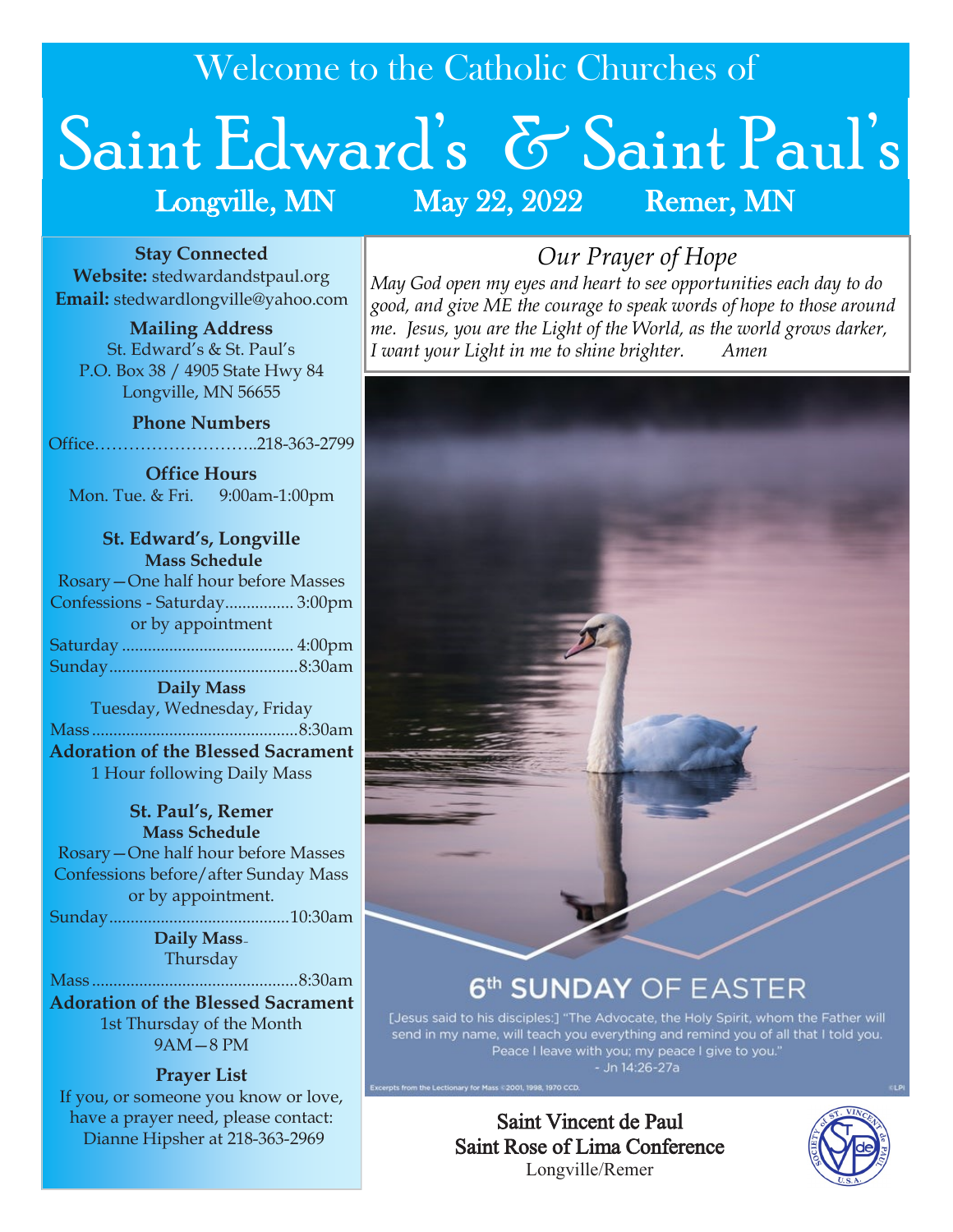#### **Weekday Masses**

Monday, May  $23 \sim$  No Daily Mass All Week Tuesday, May 24 - Wednesday, May 25 - Thursday, May 26 - Friday, May 27 -

**Weekend Masses** Saturday, May 28 Saint Edward's - *Marian Buchanan* +

Sunday, May 29 Saint Edward's - Pro Populo Saint Paul's – *Father Tom Bouchard +* 

*Readings for the week of May 22, 2021* **Sunday:** Acts 15:1-2, 22-29/Ps 67:2-3, 5, 6, 8 [4]/Rv 21:10-14, 22-23/ Jn 14:23-29 **Monday:** Acts 16:11-15/Ps 149:1b-2, 3-4, 5-6a and 9b/Jn 15:26—16:4a **Tuesday:** Acts 16:22-34/Ps 138:1-2ab, 2cde-3, 7c-8/Jn 16:5-11 **Wednesday:** Acts 17:15, 22—18:1/ Ps 148:1-2, 11-12, 13, 14/ Jn 16:12-15 **Thursday:** Acts 18:1-8/Ps 98:1, 2-3ab, 3cd-4/ Jn 16:16-20 *Ascension:* Acts 1:1-11/Ps 47:2-3, 6-7, 8-9 [6]/Eph 1:17-23 or Heb 9:24-28; 10:19-23/Lk 24:46-53 **Friday:** Acts 18:9-18/ /Ps 47:2-3, 4-5, 6-7/Jn 16:20-23 **Saturday:** Acts 18:23-28/ Ps 47:2-3, 8-9, 10/Jn 16:23b-28 **Next Sunday:** *Ascension:* Acts 1:1-11/ Ps 47:2-3, 6-7, 8-9 [6]/Eph 1:17-23 or Heb 9:24-28; 10:19-23/ Lk 24:46-53 *Seventh Sunday of Easter:*  Acts 7:55-60/Ps 97:1-2, 6-7, 9 [1a, 9a]/Rv 22:12-14, 16-17, 20/ Jn 17:20-26



Hosts with .01% Gluten are available for Holy Communion. Please see Father Keith before Mass if you wish to receive one of these.

# *Spiritual Communion*

 *My Jesus, I believe that You are truly present in the Most Blessed Sacrament. I love You above all things. Since I am unable now to receive You sacramentally, come spiritually into my heart and stay with me forever. Amen*

#### *GOSPEL MEDITATION - ENCOURAGE DEEPER UNDERSTANDING OF SCRIPTURE May 22, 2022 6th Sunday of Easter*

Jesus tells his disciples, "Peace I leave with you; my peace I give to you. Not as the world gives do I give it to you." The peace that Jesus gives is far different than the kind that comes from the absence of war, conflict, or affliction. The peace that God offers is found alongside suffering and hardship, not necessarily in their absence. St. Teresa of Avila offers us a bit of wisdom regarding peace: "May today there be peace within. May you trust God that you are exactly where you are meant to be. May you not forget the infinite possibilities that are born of faith. May you use those gifts that you have received and pass on the love that has been given to you. May you be content knowing you are a child of God. Let this presence settle into your bones and allow your soul the freedom to sing, dance, praise, and love. It is there for each and every one of us."

In order for us to experience the divine peace that Jesus offers, we have to allow God's presence to settle into our bones! It is only when this happens that we can be truly taught by the Holy Spirit to discern the true path to peace and find ourselves with untroubled hearts. The world and our lives are so unpredictable and changeable. If we look for a source of lasting and real peace only there, our search will never be satisfied. Something will always unsettle and disturb us. The Jewish disciples could really relate to what Jesus was saying about peace (shalom). They already knew that it was more a matter of achieving wholeness and wellbeing than anything else.

Wholeness and wellbeing are precisely what is uncovered when we begin to really see and know the height, depth, and breadth of God's presence and promise. The elegance of God's Divine life flows through our blood and the marrow in our bones. It is that close and deep. As we breathe in and exhale God's life, peace becomes what we know within and what is exhaled out. This remains in the midst of intense conflict, persecution, suffering, rejection, and even death.